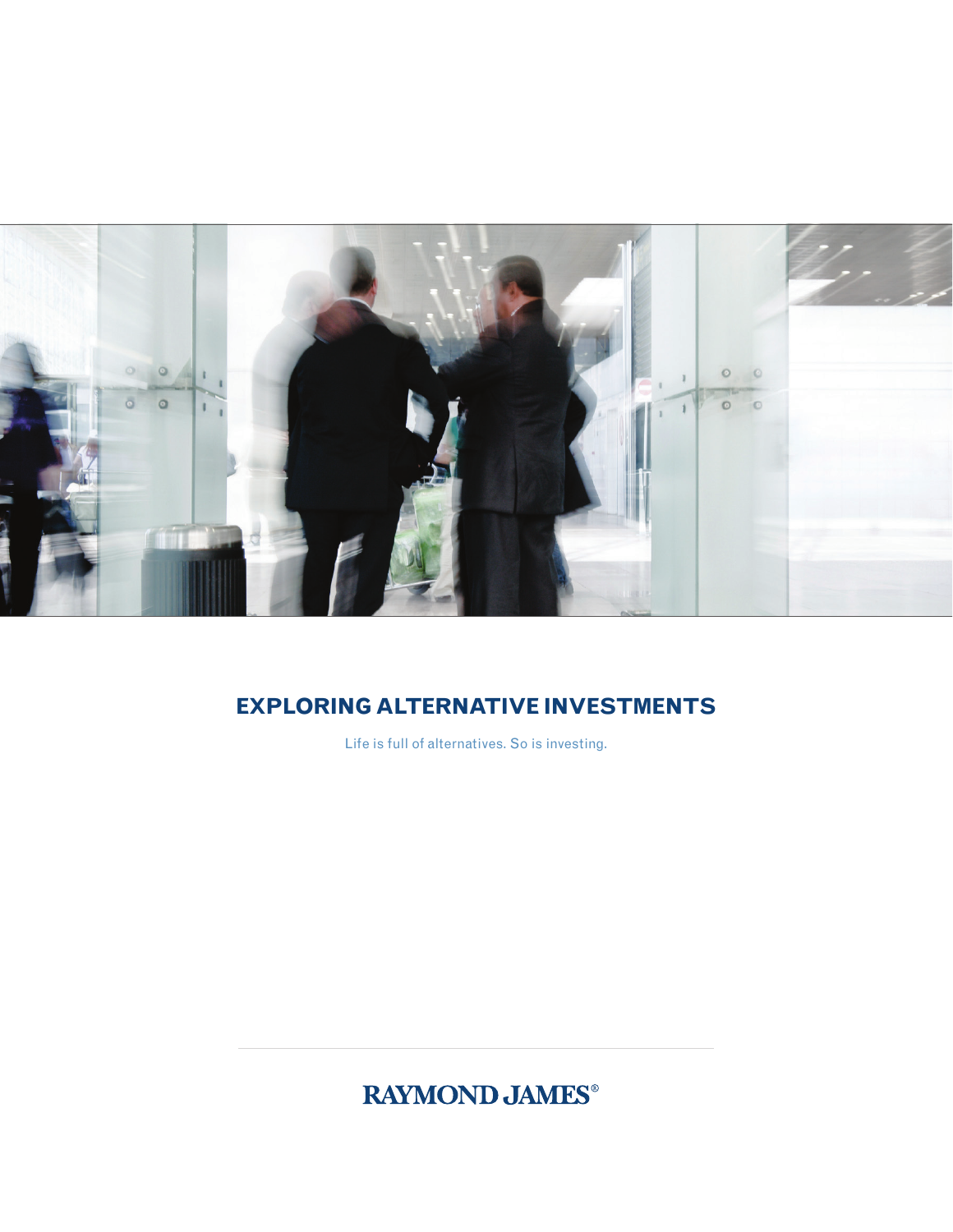The importance of portfolio diversification was first recognized by noted economist and Nobel Prize recipient Harry Markowitz in 1952. Over half a century later, Markowitz's theory is as important as ever: The effective combination of asset classes can reduce overall portfolio risk, while potentially increasing returns.

Finding asset classes capable of adding diversification has become increasingly difficult due to the globalization of world markets. For years, institutional investors have used alternative investments to assist with providing such diversification.\*

This brochure is intended to provide information concerning the benefits and points of consideration associated with alternative investments, an overview of the types of investments offered at Raymond James, and assistance in determining whether alternative investments might be appropriate to add to your portfolio.

**Alternative investments involve substantial risks that may be greater than those associated with traditional investments and are not suitable for all investors.** They may be offered only to clients who meet specific suitability requirements, including minimum-net-worth tests. These risks include, but are not limited to, limited liquidity, tax considerations, incentive fee structures, potentially speculative investment strategies, and different regulatory and reporting requirements. Investors should only invest in hedge funds, managed futures, structured products, commodities, real estate or other similar strategies if they do not require a liquid investment and can bear the risk of substantial losses. There is no assurance that any investment will meet its investment objectives or that substantial losses will be avoided. Investors should carefully review any offering materials or prospectuses prior to investing.

\*Diversification does not guarantee profits or protection against losses.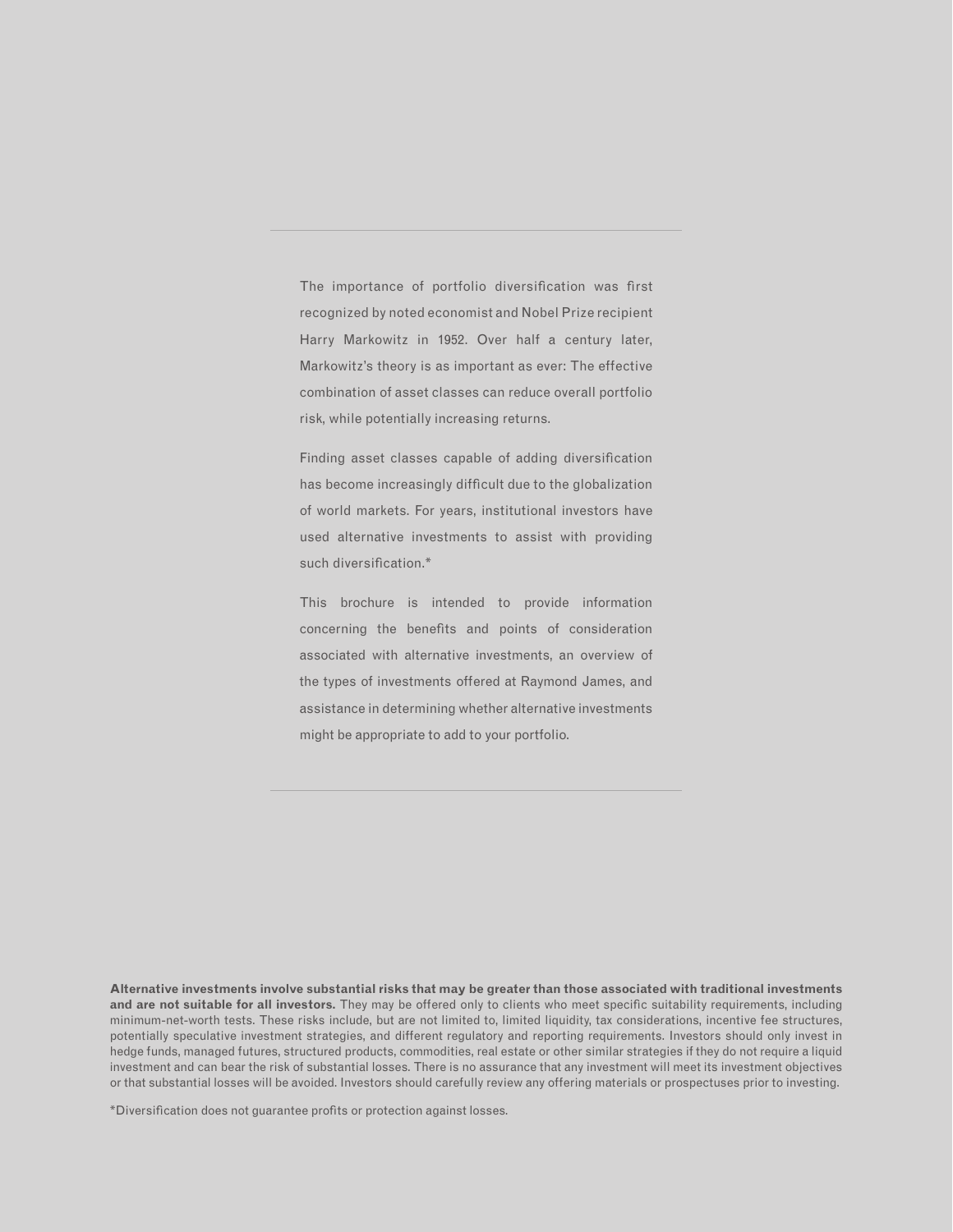#### **INTRODUCING ALTERNATIVE INVESTMENTS**

Diversification is the golden rule of investing. Appropriately allocating assets to account for personal objectives, risk tolerance and time horizons is a critical part of a thorough financial plan. For many, a mix of traditional investments – such as stocks and bonds – is the typical approach. However, as seen in the following chart, investors can further diversify their portfolios and potentially enhance returns by employing other asset classes, such as commodities and real estate, or investing in traditional asset classes in nontraditional (or "alternative") ways, as illustrated in the outermost ring.



## Sources of Return and Diversification

Institutional and high-net-worth investors have long taken advantage of the potential benefits offered by alternative investments, including the potential to reduce portfolio risk and/or enhance long-term performance.

\*These investment strategies trade in multiple asset classes, commodities included.

*How have institutions used alternative investments to further diversify their portfolios?*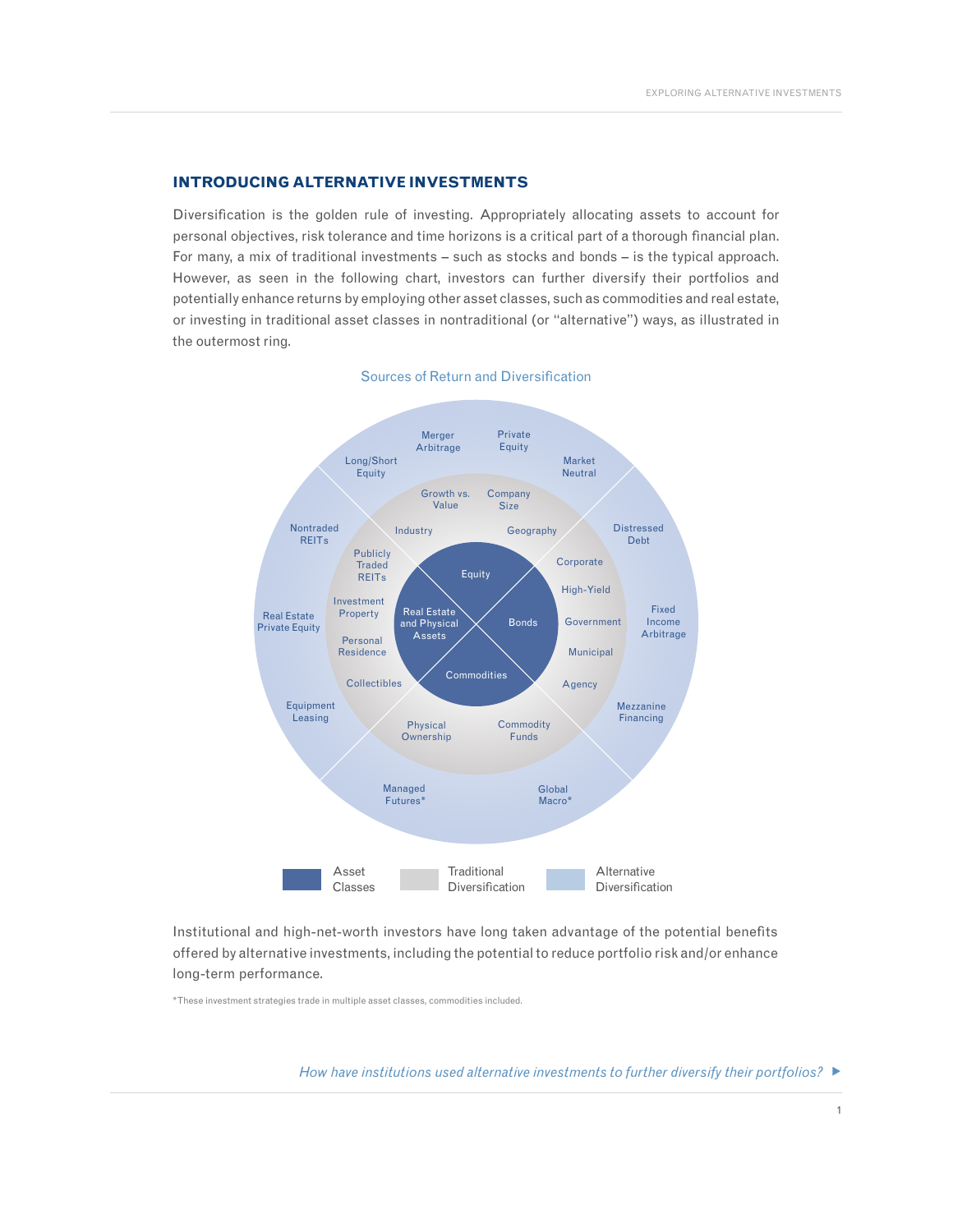### **CASE STUDY: LEADING U.S. ENDOWMENTS**

According to a 1998 report by the National Association of College and University Business Officers (NACUBO), the 31 university endowments in the U.S. managing more than \$1 billion allocated an average of 24.5% of their portfolios to alternative asset classes at that time. By 2015, that percentage had steadily grown to 57% for the 94 endowments managing more than \$1 billion, as illustrated in the chart below.



#### 2015 Average Asset Allocation of Large Endowments<sup>1</sup>

As reflected in the chart, endowments have used a variety of alternative investment strategies focused on the potential benefits of better managing portfolio risk and the possibility of enhancing long-term returns.



It must be noted that endowments generally enjoy longer time horizons than do most individual investors, allowing for a greater consideration of less-liquid investment strategies. Individual investors are not afforded such flexibility, and accordingly would not typically consider such a high concentration in alternative investments.

1 Information derived from the 2015 NACUBO-Commonfund Study of Endowments® ("NCSE") is based on the fiscal year ending June 30, 2015. NCSE categorizes alternative investments into the following categories: private equity (LBOs, mezzanine, M&A funds and international private equity); marketable alternative strategies (hedge funds, absolute return, market neutral, long/short, 130/30, and event-driven and derivatives); venture capital; private equity and real estate (non-campus); energy and natural resources (oil, gas, timber, commodities and managed futures); commodities and managed futures; and distressed debt. In the above chart, marketable alternative strategies, distressed debt, commodities and managed futures, and a small percentage of alternative investments that are not broken out are combined and reflected as "Hedge Funds," venture capital and private equity are combined and reflected as "Private Equity," and "Real Estate" consists of private equity and real estate. This data includes information from 94 endowments reporting their detailed asset allocation. Past performance is not indicative of future results. Performance is not inclusive of fees which would reduce an investor's return.

*Why is managing portfolio risk so important?*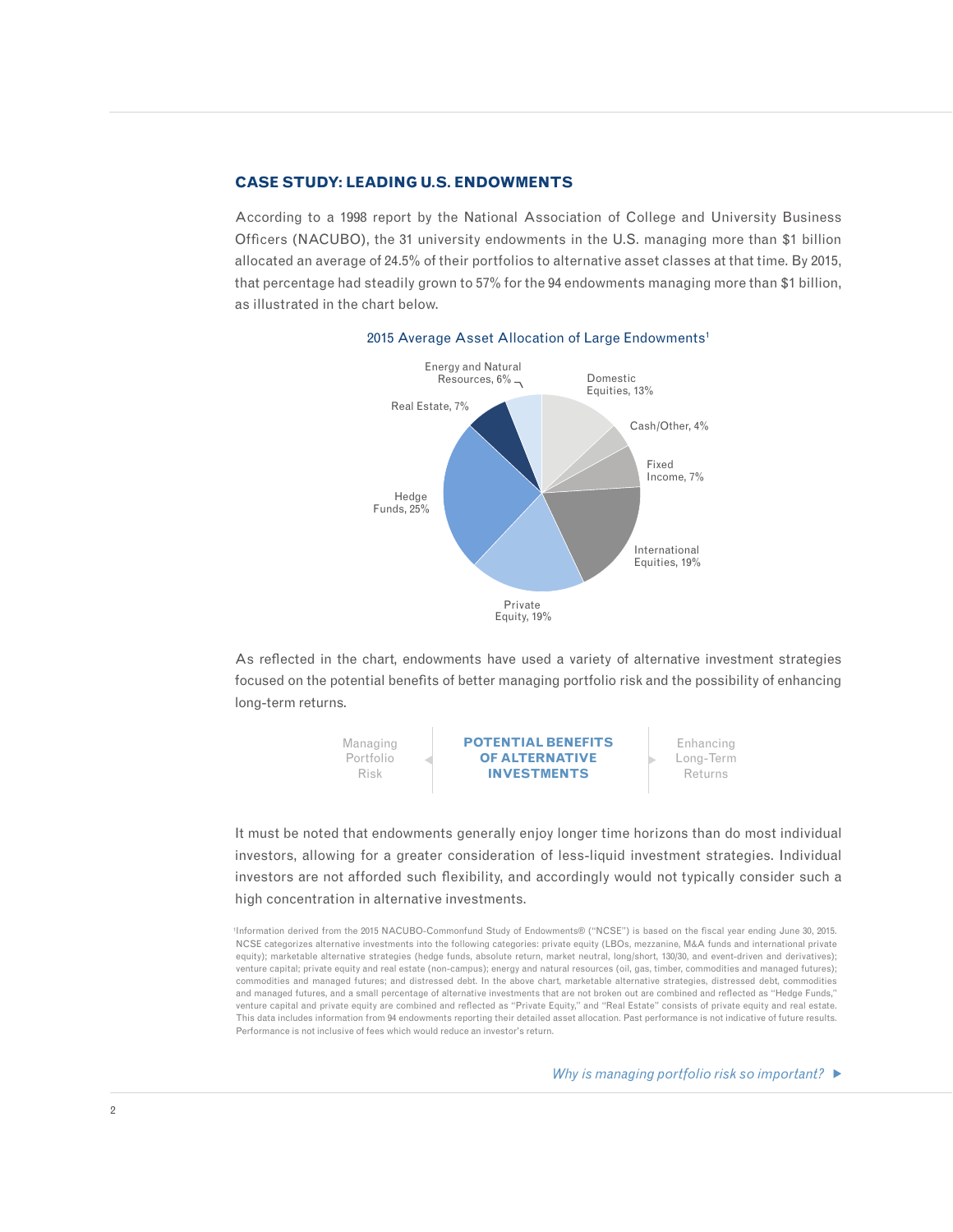### **RECOGNIZING THE IMPACT OF VOLATILITY**

Investors recognize that volatility exists in all markets and often find themselves challenged to manage it. The fact that markets go through different growth and contraction phases is nothing new; the natural cycle of business almost dictates such swings. For instance, consider performance for the S&P 500: movements of 30%, 40% and even 50% in value are not uncommon and can wreak havoc on long-term investment goals.



#### S&P 500 TOTAL RETURN INDEX (January 2001 – December 2015)

S&P 500 Total Return Index returns are calculated using monthly closes. It is not possible to invest directly in an index. Past performance is no guarantee of future results. Data source: PerTrac Financial Solutions, LLC and eVestment

When considering the concept of volatility, it is important to understand the damage that losses have on long-term portfolio performance. Many investment losses, while causing a tremendous amount of stress and difficulty, are for the most part unavoidable. After all, markets are predicated on the payoff between risk and reward. When the math involving large losses is studied, however, the damage to long-term returns becomes even clearer. The chart below illustrates the negative effect that losses have, as well as the appreciation required to recoup the losses. The road back from such losses can be long.

|         | <b>RECOVERING FROM LOSSES</b>         | YEARS REQUIRED TO BREAK EVEN |                               |                                      |  |  |  |  |  |
|---------|---------------------------------------|------------------------------|-------------------------------|--------------------------------------|--|--|--|--|--|
| Loss    | Gain Required to<br><b>Break Even</b> | Assuming Annual<br>5% Return | Assuming Annual<br>10% Return | <b>Assuming Annual</b><br>25% Return |  |  |  |  |  |
| $-20%$  | 25%                                   | 4.6 years                    | 2.3 years                     | 1 year                               |  |  |  |  |  |
| $-30\%$ | 42.9%                                 | 7.3 years                    | 3.7 years                     | 1.6 years                            |  |  |  |  |  |
| $-40%$  | 66.7%                                 | $10.5$ years                 | 5.4 years                     | 2.3 years                            |  |  |  |  |  |
| $-50\%$ | $100\%$                               | 14.2 years                   | 7.3 years                     | 3.1 years                            |  |  |  |  |  |

This chart is shown for illustrative purposes only and does not reflect an actual investment.

#### *How do investors manage portfolio volatility?*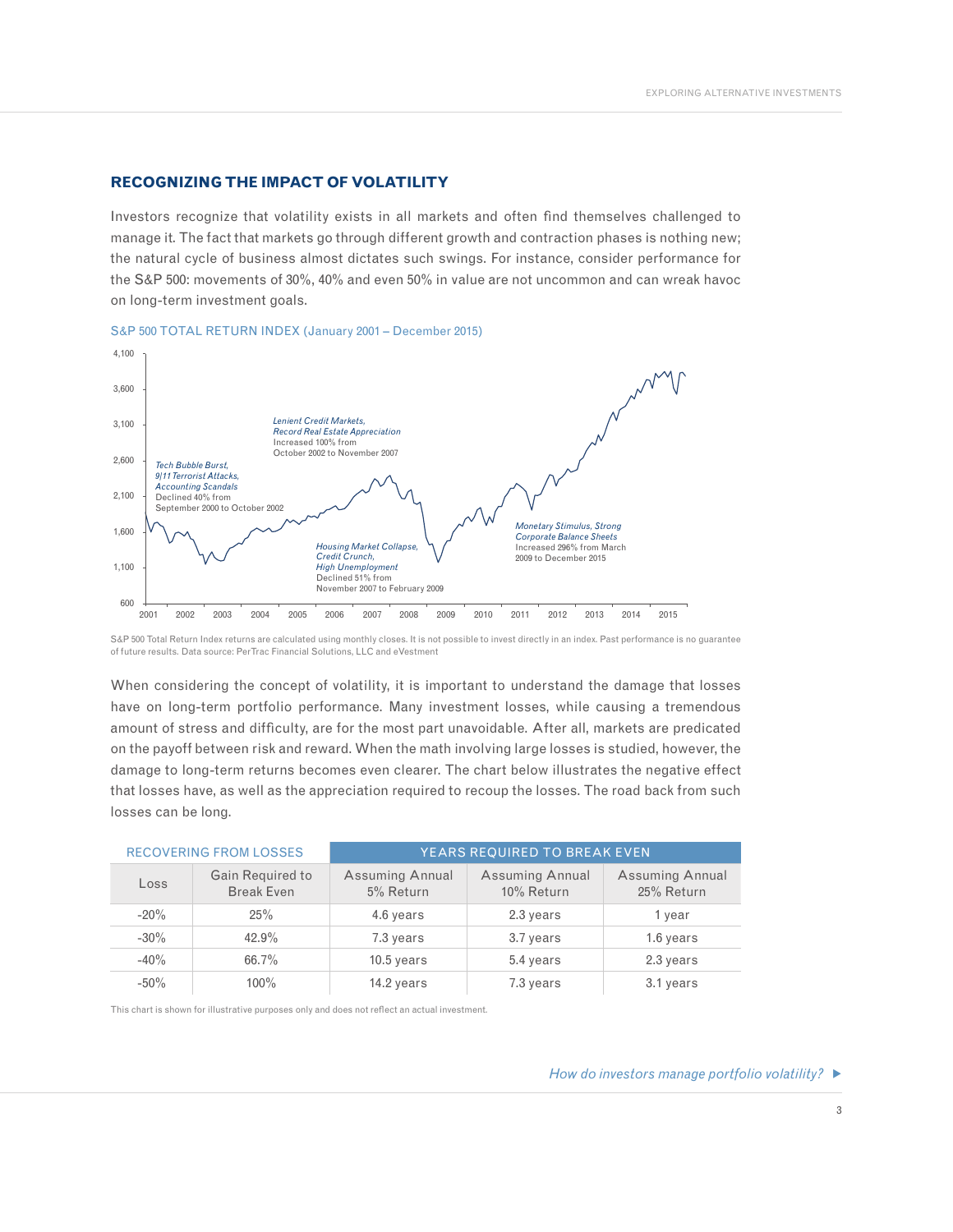# **UNDERSTANDING CORRELATION IS KEY TO MANAGING RISK**

A measure of 0.0 would indicate no correlation. to which an investment historically correlates with (or behaves like) another is measured on a descending scale from +1.0 (perfect positive correlation) to -1.0 (perfect negative correlation). Regardless of how many investments an investor owns, if they consistently perform in similar fashions, the investor is not fully benefiting from the advantages of diversification. The degree



The charts above are shown for illustrative purposes only and do not reflect an actual investment.

The correlation between investments is an important factor to consider when making investment correlation with traditional investments, thereby offering the potential to further diversify a portfolio. decisions. Many alternative investments seek to generate returns that have a low (or lower)

It is important to recognize that not all alternative investments target lower correlation with traditional asset classes. Some strategies, such as private equity, are focused on return enhancement and, in turn, may increase overall portfolio risk.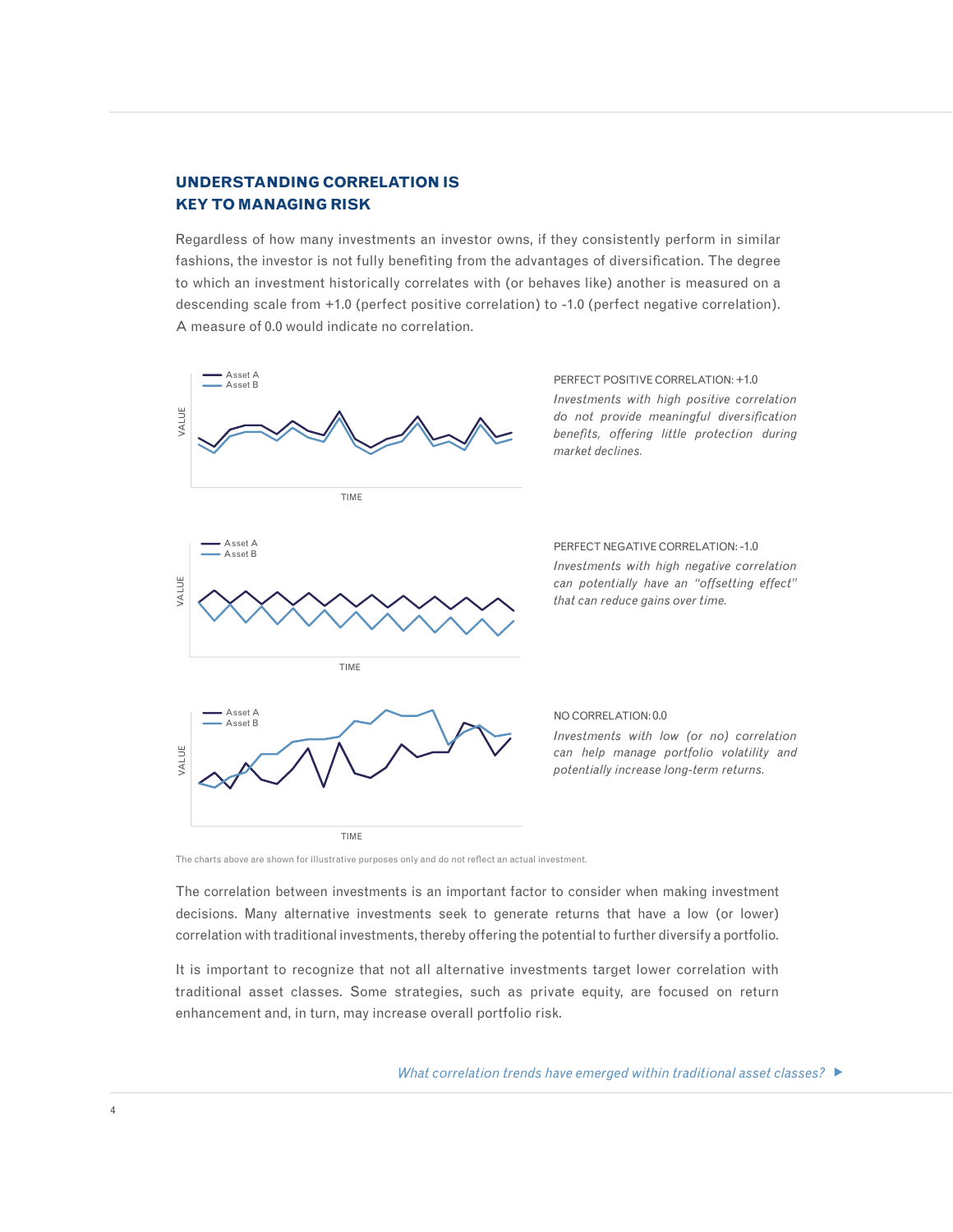# **DIVERSIFICATION IS INCREASINGLY DIFFICULT TO ATTAIN**

Traditionally, investors have diversified their portfolios by including several core asset classes, such as equities, bonds and publicly traded real estate, often further diversifying within these asset classes. For instance, the equity portion of a portfolio might include domestic, international, small-cap and large-cap stocks, diversified across many sectors and industries.

Over time, however, the diversification benefits in certain market segments have weakened. For example, the chart below provides an overview of some common indices and their correlation trends to the S&P 500 index. Many would argue that the globalization of world markets has led to increased correlation over the past 15 years, making diversification subsequently more difficult to attain.

Recognizing the challenge of meaningfully diversifying a portfolio, investors commonly turn to alternative strategies that have the potential to generate returns with a low (or lower) correlation to traditional components of a portfolio. Investors with records of attractive long-term, risk-adjusted returns have typically utilized as many low-correlating, high-performing asset classes as possible.

It is important to stress that there is no "magic formula" when it comes to investing. The most logical, prudent and proven method of reducing portfolio volatility while enhancing long-term returns remains proper, meaningful diversification.



### CORRELATION VERSUS THE S&P 500 (ROLLING FIVE-YEAR)1

1 Data through December 2015. It is not possible to invest directly in an index. International stocks are represented by the MSCI EAFE Net Index, small-cap U.S. stocks are represented by the Russell 2000 Index, blue chip stocks are represented by the Dow Jones Industrial Average Total Return Index, bonds are represented by the Barclays Capital U.S. Aggregate Bond Index and publicly traded real estate is represented by the NAREIT All REITs Index. Data source: PerTrac Financial Solutions, LLC and eVestment

*This phenomenon illustrates that the increased correlation among asset classes has decreased the diversification potential in recent years and that these asset classes tend to trade similarly to each other, i.e., decline or advance during the same time periods.*

*What are some of the alternative strategies that can potentially increase diversification through lower correlation?* ▶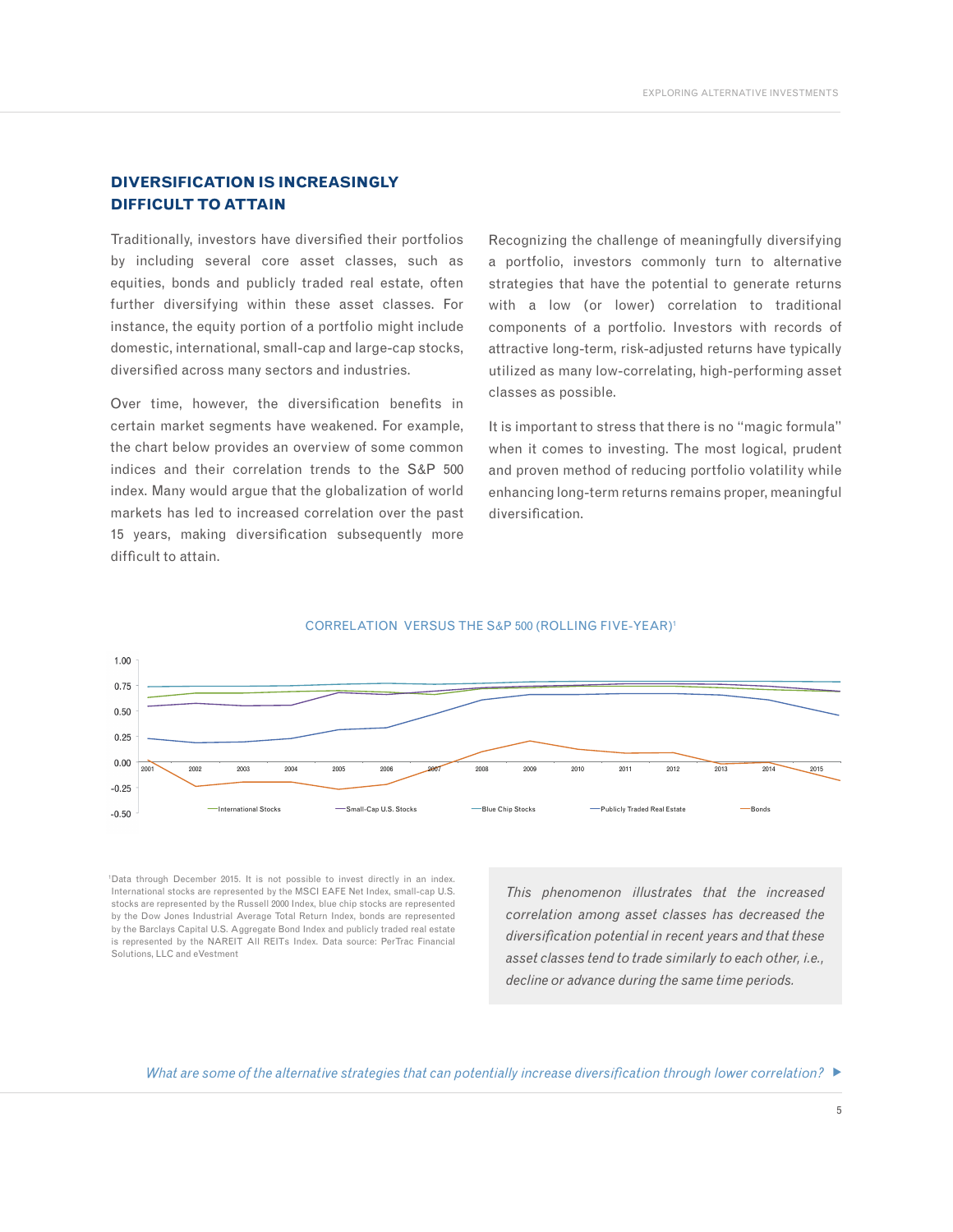# **ALTERNATIVE SOURCES OF DIVERSIFICATION**

The universe of alternative investment strategies is extremely broad. Raymond James continually monitors the alternative investments landscape to select investment opportunities and make them available to clients. While not a complete list of all possible strategies, the following are general descriptions of many of the alternative strategies available at Raymond James.

#### **HEDGE FUNDS**

Hedge funds typically offer private investment management in a structure that provides managers broad flexibility in executing their mandates. Hedge funds employ a wide array of strategies and may invest in a variety of financial instruments across global markets.

#### **Long/Short Equity**

Long/short equity managers typically take both long and short positions in equity markets. The ability to vary market exposure may provide a long/short manager with the opportunity to express either a bullish or bearish view, and to potentially mitigate risk during difficult times.

### **Event-Driven**

Event-driven managers typically focus on companyspecific events. Examples of such events include mergers, acquisitions, bankruptcies, reorganizations, spin-offs and other events that could be considered to offer "catalyst driven" investment opportunities. These managers will primarily trade equities and bonds.

#### **Fund of Hedge Funds**

A fund of hedge funds is designed to offer diverse exposure to hedge funds, often incorporating multiple hedge fund managers and strategies. The number of underlying strategies and funds varies, depending on the funds' mandates and the views of the fund of funds' portfolio manager(s).

#### **MANAGED FUTURES**

Managed futures strategies trade in a variety of global markets, attempting to identify and profit from rising or falling trends that develop in these markets. Markets that are traded often include financials (interest rates, stock indices and currencies), as well as commodities (energy, metals and agriculturals).

#### **PRIVATE EQUITY**

Private equity managers seek to make privately negotiated investments in companies, ranging from providing capital for startup companies to "buying out" mature companies with the intent of improving fundamentals and, in turn, the value of the businesses.

## **REAL ESTATE**

Real estate has long been considered an alternative tangible asset. While real estate can be accessed through traditional means, such as direct ownership and real estate investment trusts (REITs), it is also possible to access this asset class through managers who invest opportunistically in private real estate and trade less mainstream real estate-related securities.

## **COMMODITIES AND TANGIBLE ASSETS**

Managers who focus on investing in tangible assets, such as commodities or equipment (rail, maritime, industrial, energy, etc.) have the potential to generate returns that offer diversification benefits and protection against inflation.

*How have alternative investments performed relative to traditional investments over the past 16 years?*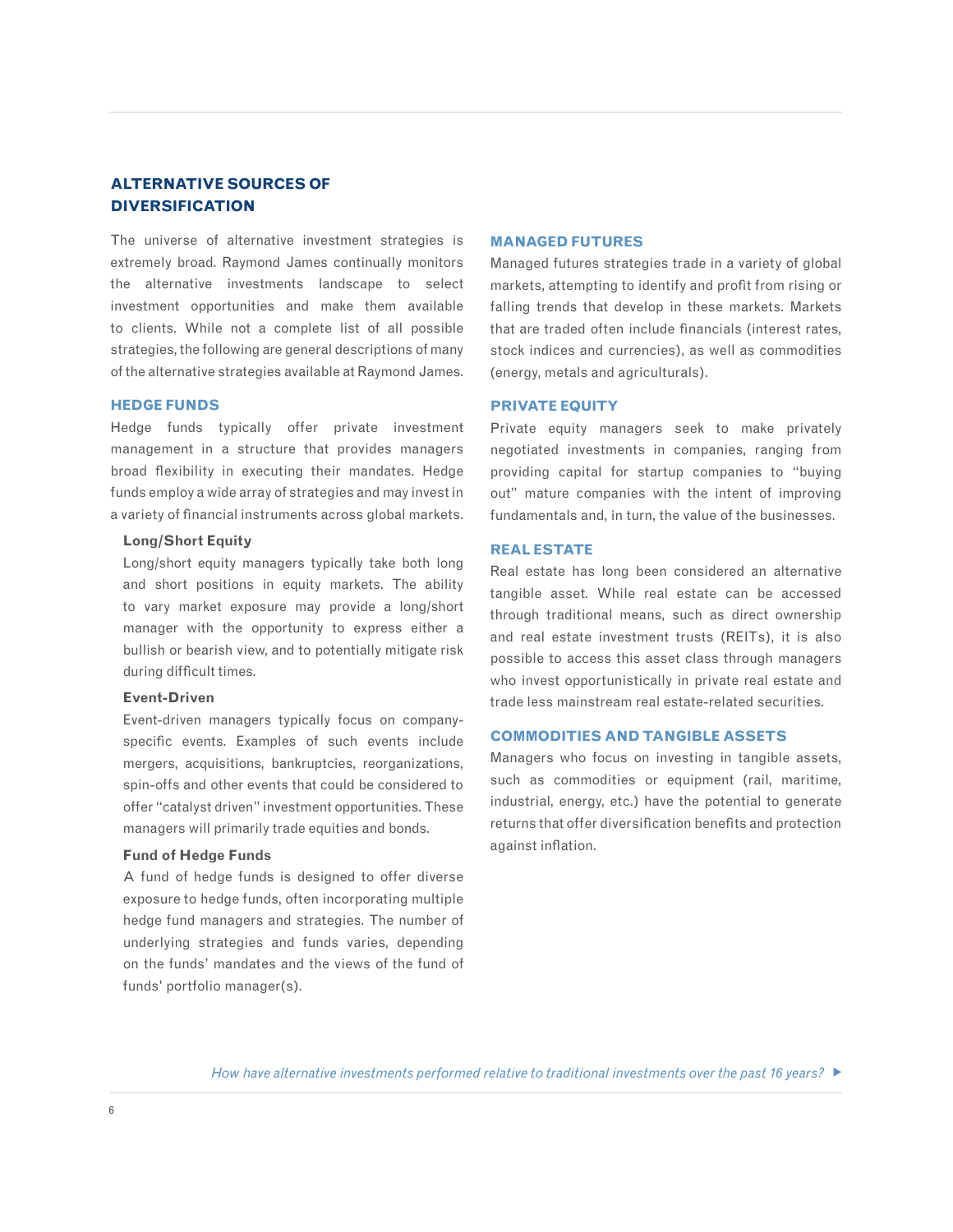# **ALTERNATIVE SOURCES OF DIVERSIFICATION**

The table below illustrates how numerous asset classes, both traditional and alternative, have performed relative to each other over the past 15 years. Refer to pages 13 and 14 for key terms.

|                                                                                                     | 2001                                     | 2002                                      | 2003                                   | 2004                                   | 2005                                  | 2006                                   | 2007                                   | 2008                                     |                |
|-----------------------------------------------------------------------------------------------------|------------------------------------------|-------------------------------------------|----------------------------------------|----------------------------------------|---------------------------------------|----------------------------------------|----------------------------------------|------------------------------------------|----------------|
|                                                                                                     | Public<br><b>Real Estate</b><br>16%      | <b>Commodities</b><br>26%                 | Small-Cap<br><b>U.S. Stocks</b><br>47% | Public<br><b>Real Estate</b><br>30%    | Commodities<br>21%                    | Public<br><b>Real Estate</b><br>34%    | Private<br><b>Real Estate</b><br>16%   | <b>Managed</b><br><b>Futures</b><br>14%  |                |
|                                                                                                     | Event-Driven<br>12%                      | Managed<br>Futures<br>12%                 | International<br><b>Stocks</b><br>39%  | International<br><b>Stocks</b><br>20%  | Private<br><b>Real Estate</b><br>20%  | International<br><b>Stocks</b><br>26%  | <b>Commodities</b><br>16%              | U.S. Bonds<br>5%                         |                |
|                                                                                                     | U.S. Bonds<br>8%                         | U.S. Bonds<br>10%                         | Public<br><b>Real Estate</b><br>38%    | Small-Cap<br><b>U.S. Stocks</b><br>18% | International<br><b>Stocks</b><br>14% | Small-Cap<br><b>U.S. Stocks</b><br>18% | International<br><b>Stocks</b><br>11%  | Private<br><b>Real Estate</b><br>$-6%$   | $\overline{R}$ |
|                                                                                                     | Private<br><b>Real Estate</b><br>7%      | Private<br><b>Real Estate</b><br>7%       | Large-Cap<br>U.S. Stocks<br>29%        | Event-Driven<br>15%                    | Long/Short<br>Equity<br>11%           | Private<br><b>Real Estate</b><br>17%   | Long/Short<br>Equity<br>10%            | Fund of<br><b>Hedge Funds</b><br>$-21%$  |                |
|                                                                                                     | Fund of<br><b>Hedge Funds</b><br>3%      | Public<br><b>Real Estate</b><br>5%        | Event-Driven<br>25%                    | Private<br><b>Real Estate</b><br>14%   | Public<br><b>Real Estate</b><br>8%    | Large-Cap<br><b>U.S. Stocks</b><br>16% | Fund of<br><b>Hedge Funds</b><br>10%   | Event-Driven<br>$-22%$                   | ◢<br><b>Ev</b> |
|                                                                                                     | Small-Cap<br>U.S. Stocks<br>2%           | Fund of<br><b>Hedge Funds</b><br>$1\%$    | <b>Commodities</b><br>24%              | Large-Cap<br>U.S. Stocks<br>11%        | Fund of<br><b>Hedge Funds</b><br>7%   | Event-Driven<br>15%                    | Managed<br><b>Futures</b><br>8%        | Long/Short<br>Equity<br>$-27%$           | L              |
|                                                                                                     | Managed<br><b>Futures</b><br>$1\%$       | Event-Driven<br>$-4\%$                    | Long/Short<br>Equity<br>21%            | <b>Commodities</b><br>9%               | Event-Driven<br>7%                    | Long/Short<br>Equity<br>12%            | U.S. Bonds<br>7%                       | Small-Cap<br>U.S. Stocks<br>$-34%$       | C <sub>0</sub> |
| $2001 - 2002$<br>Long/Short Equity                                                                  | Long/Short<br><b>Equity</b><br>0.4%      | Long/Short<br><b>Equity</b><br>$-5%$      | Fund of<br><b>Hedge Funds</b><br>12%   | Long/Short<br>Equity<br>8%             | Large-Cap<br>U.S. Stocks<br>$5\%$     | Fund of<br><b>Hedge Funds</b><br>10%   | Event-Driven<br>7%                     | <b>Commodities</b><br>$-36%$             | He             |
| Long/short equity<br>managers were able<br>to protect capital<br>during a difficult<br>bear market. | Large-Cap<br>U.S. Stocks<br>$-12%$       | International<br><b>Stocks</b><br>$-16%$  | Managed<br><b>Futures</b><br>$9\%$     | Fund of<br><b>Hedge Funds</b><br>7%    | Small-Cap<br>U.S. Stocks<br>$5\%$     | Managed<br><b>Futures</b><br>4%        | Large-Cap<br>U.S. Stocks<br>5%         | Large-Cap<br>U.S. Stocks<br>$-37%$       |                |
|                                                                                                     | <b>Commodities</b><br>$-20%$             | Small-Cap<br><b>U.S. Stocks</b><br>$-20%$ | Private<br><b>Real Estate</b><br>9%    | U.S. Bonds<br>4%                       | Managed<br><b>Futures</b><br>$2\%$    | U.S. Bonds<br>4%                       | Small-Cap<br>U.S. Stocks<br>$-2\%$     | Public<br><b>Real Estate</b><br>$-37%$   |                |
|                                                                                                     | International<br><b>Stocks</b><br>$-21%$ | Large-Cap<br>U.S. Stocks<br>$-22%$        | U.S. Bonds<br>4%                       | Managed<br><b>Futures</b><br>3%        | U.S. Bonds<br>2%                      | Commodities<br>2%                      | Public<br><b>Real Estate</b><br>$-18%$ | International<br><b>Stocks</b><br>$-43%$ |                |

# PERIODIC TABLE OF INVESTMENT RETURNS (JANUARY 2001 - DECEMBER 2015)

#### **2001 – 2002 Commodities**

Commodity performance from 2001 to 2002 is a clear example of the potential performance extremes asset classes can exhibit.

Past performance is not indicative of future results. It is not possible to invest directly in an index. There are inherent limitations to indices that are designed to track the alternative investments universe. Index data is shown for illustrative purposes only and not designed to represent any specific investment. Specific investment statistics could differ materially from those shown above. Data source: PerTrac Financial Solutions, LLC and eVestment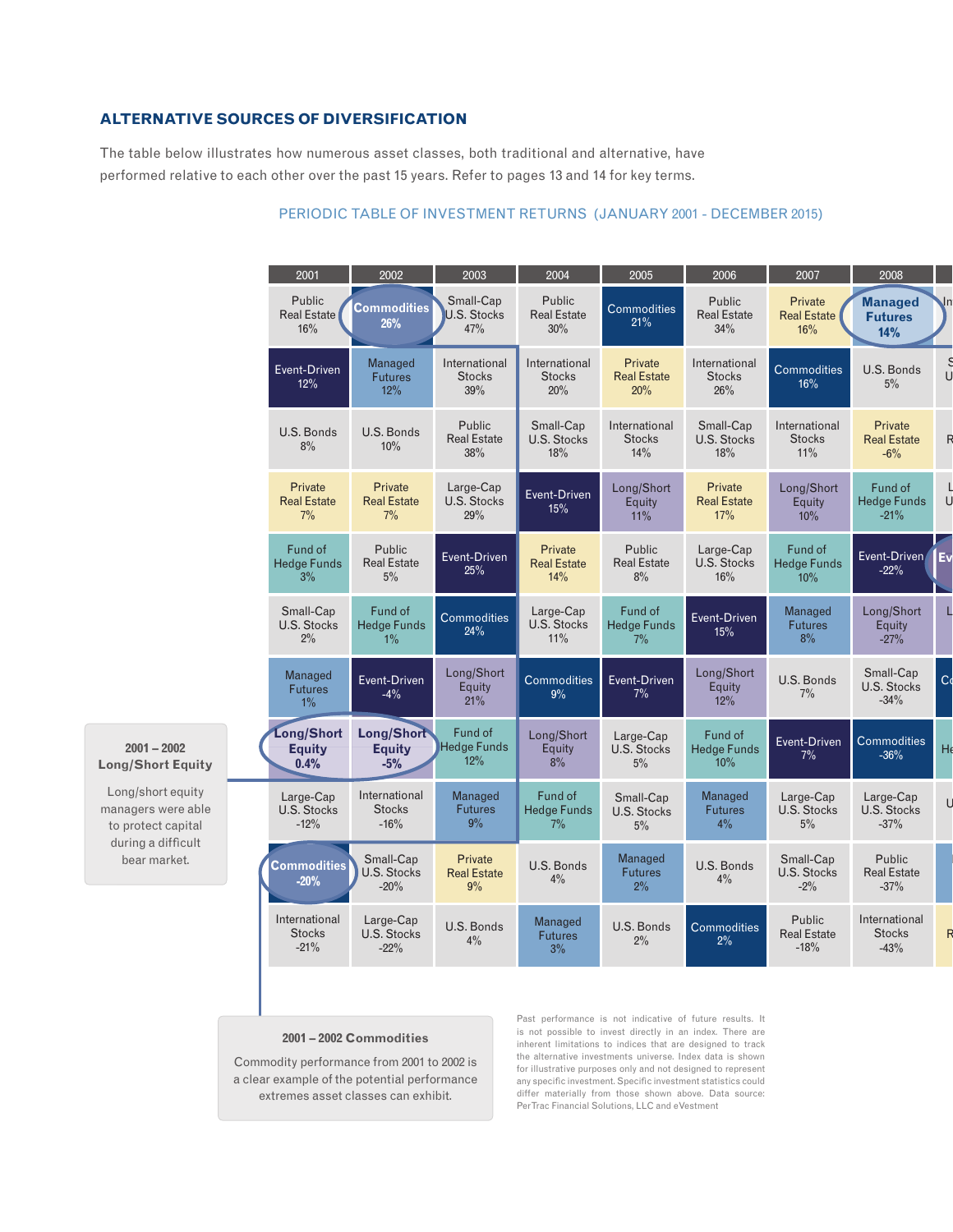| 2009                                | 2010                                 | 2011                                     | 2012                                                   | 2013                                   | 2014                                    | 2015                                       |  |
|-------------------------------------|--------------------------------------|------------------------------------------|--------------------------------------------------------|----------------------------------------|-----------------------------------------|--------------------------------------------|--|
| ternational<br><b>Stocks</b><br>32% | Public<br><b>Real Estate</b><br>28%  | Private<br><b>Real Estate</b><br>14%     | Public<br><b>Real Estate</b><br>20%                    | Small-Cap<br>U.S. Stocks<br>39%        | Public<br><b>Real Estate</b><br>27%     | Private<br><b>Real Estate</b><br>13.3%     |  |
| mall-Cap<br>.S. Stocks<br>27%       | Small-Cap<br>U.S. Stocks<br>27%      | U.S. Bonds<br>8%                         | International<br><b>Stocks</b><br>17%                  | Large-Cap<br><b>U.S. Stocks</b><br>32% | Large-Cap<br>U.S. Stocks<br>14%         | Public<br><b>Real Estate</b><br>2.8%       |  |
| Public<br>leal Estate<br>27%        | <b>Commodities</b><br>17%            | Public<br><b>Real Estate</b><br>$7\%$    | Small-Cap<br>U.S. Stocks<br>16%                        | International<br><b>Stocks</b><br>23%  | Private<br><b>Real Estate</b><br>12%    | U.S. Bonds<br>0.5%                         |  |
| arge-Cap<br>.S. Stocks<br>26%       | Large-Cap<br>U.S. Stocks<br>15%      | Large-Cap<br>U.S. Stocks<br>2%           | Large-Cap<br><b>U.S. Stocks</b><br>16%                 | Long/Short<br>Equity<br>14%            | Managed<br>Futures<br>8%                | Large-Cap<br>U.S. Stocks<br>0.2%           |  |
| ent-Driven<br>25%                   | Private<br><b>Real Estate</b><br>13% | Event-Driven<br>$-3%$                    | Private<br><b>Real Estate</b><br>11%                   | Event-Driven<br>13%                    | U.S. Bonds<br>$6\%$                     | Fund of<br><b>Hedge Funds</b><br>$-0.3%$   |  |
| ong/Short<br>Equity<br>25%          | Event-Driven<br>12%                  | Managed<br><b>Futures</b><br>$-3%$       | Event-Driven<br>$9\%$                                  | Private<br><b>Real Estate</b><br>11%   | Small-Cap<br>U.S. Stocks<br>$5\%$       | International<br><b>Stocks</b><br>$-0.4\%$ |  |
| <i>mmodities</i><br>19%             | Long/Short<br>Equity<br>10%          | Small-Cap<br>U.S. Stocks<br>$-4%$        | Long/Short<br>Equity<br>$7\%$                          | Fund of<br><b>Hedge Funds</b><br>9%    | Fund of<br><b>Hedge Funds</b><br>3%     | Long/Short<br>Equity<br>$-1.0\%$           |  |
| Fund of<br>edge Funds<br>11%        | International<br><b>Stocks</b><br>8% | <b>Fund of</b><br>$-6%$                  | <b>Fund of</b><br><b>Hedge Funds Hedge Funds</b><br>5% | Public<br><b>Real Estate</b><br>3%     | Long/Short<br>Equity<br>$2\%$           | <b>Managed</b><br>Futures<br>$-1.5\%$      |  |
| J.S. Bonds<br>6%                    | Managed<br><b>Futures</b><br>$7\%$   | Long/Short<br>Equity<br>$-8%$            | U.S. Bonds<br>$4\%$                                    | Managed<br><b>Futures</b><br>$-1\%$    | Event-Driven<br>$1\%$                   | Event-Driven<br>$-3.6%$                    |  |
| Managed<br>Futures<br>$-0.1%$       | U.S. Bonds<br>$7\%$                  | International<br><b>Stocks</b><br>$-12%$ | Commodities<br>$-1\%$                                  | U.S. Bonds<br>$-2\%$                   | International<br><b>Stocks</b><br>$-5%$ | Small-Cap<br>U.S. Stocks<br>$-4.4%$        |  |
| Private<br>leal Estate<br>$-17%$    | Fund of<br><b>Hedge Funds</b><br>6%  | <b>Commodities</b><br>$-13%$             | Managed<br><b>Futures</b><br>$-2\%$                    | Commodities<br>$-9\%$                  | <b>Commodities</b><br>$-17%$            | <b>Commodities</b><br>$-24.7%$             |  |

## **2008 Managed Futures**

Indicative of the lack of correlation to equity markets, managed futures managers were able to profit from negative trends in many equity, fixed income and commodity markets.

### **2009 Event-Driven**

Event-driven managers were able to take advantage of a number of distressed opportunities after the market disruptions of 2008, primarily through reorganizations, significant price dislocations of credit-related securities, and select mergers and acquisitions.

#### **2011-2012 Funds of Hedge Funds**

These diversified investment vehicles allocate to different types of managers using different alternative strategies, allowing them to potentially capture positive performance in up markets, while generally having less downside participation during more volatile markets.

#### ALTERNATIVE INVESTMENT INDICES

- **Long/Short Equity: HFRI Equity Hedged (Total) Index**
- Fund of Hedge Funds: HFRI Fund of Funds Composite Index
- Commodities: Bloomberg Commodity Index Total Return Managed Futures: Barclay CTA Index
- Event-Driven: HFRI Event-Driven (Total) Index
- **Private Real Estate: National Council of Real Estate** Investment Fiduciaries (NCREIF)

#### TRADITIONAL INDICES

- U.S. Bonds: Barclays U.S. Aggregate Bond Index
- Large-Cap U.S. Stocks: S&P 500 TR Index
- Small-Cap U.S. Stocks: Russell 2000 Index (DRI)
- International Stocks: MSCI EAFE (Net) Index
- Public Real Estate: FTSE NAREIT U.S. Real Estate (All REIT) Index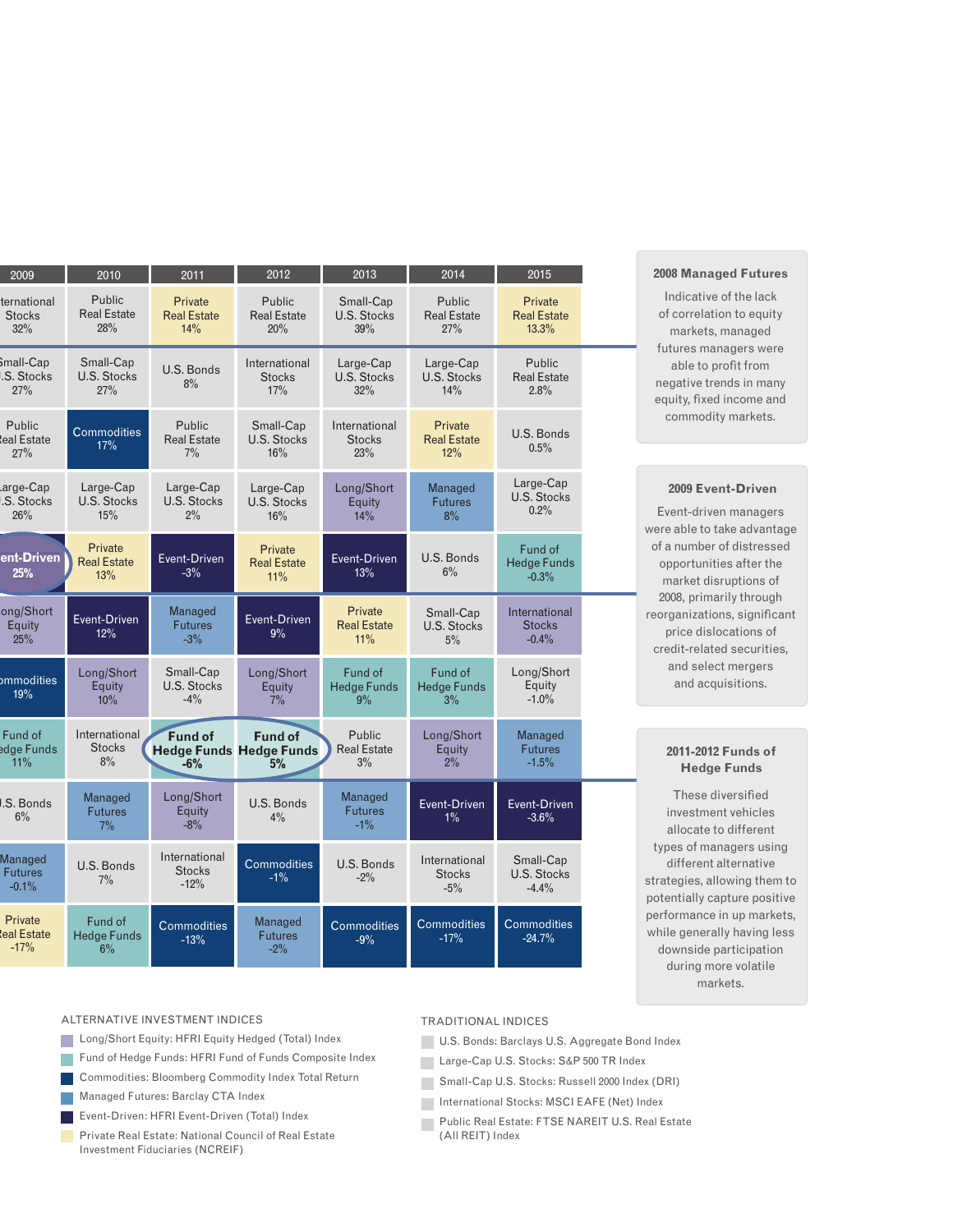#### **PERFORMANCE, RISK AND DIVERSIFICATION POTENTIAL**

Performance, volatility (risk) and correlation are some of the most important factors to consider when making asset allocation decisions. The chart below highlights these factors for some traditional asset class indices, as well as for six alternative investment indices. Performance is represented as "return." Volatility is represented by "standard deviation," which measures the variability of an investment's return relative to its mean (or average) return. Correlation, as reflected below, is measured against the return of the S&P 500 index and the Barclays U.S. Aggregate Bond Index.

As the chart indicates, the alternative investment indices have generated attractive long-term returns. When the volatility of the alternative investment returns are viewed, particularly relative to the volatility of the traditional asset class indices, the returns become even more notable. While the correlation of alternative investments to traditional asset classes varies by strategy and time frame, the low correlation of certain alternative investments supports the concept that alternative investments may provide investors with additional portfolio diversification.



#### TRADITIONAL VERSUS ALTERNATIVE INVESTMENT CLASSES (January 2001 – December 2015)

Past performance is not indicative of future results. It is not possible to invest directly in an index. There are inherent limitations to indices that are designed to track the alternative investments universe. Index data is shown for illustrative purposes only and not designed to represent any specific investment. Specific investment statistics could differ materially from those shown above. Data source: PerTrac Financial Solutions, LLC and eVestment

*In addition to reviewing potential benefits, what are some key considerations when evaluating alternative investments?*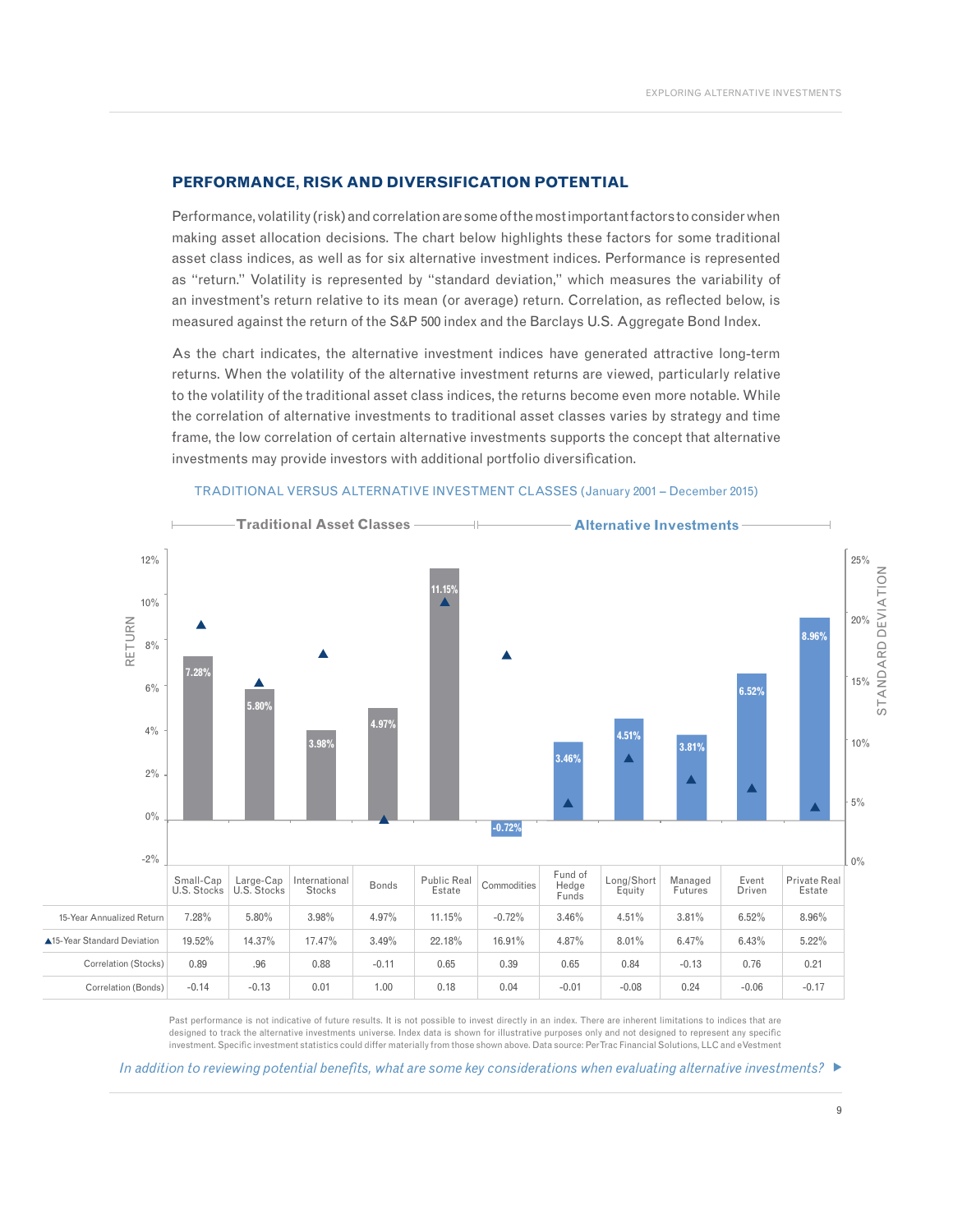# **ALTERNATIVE INVESTMENTS REQUIRE CAREFUL CONSIDERATION**

While alternative investments provide a number of potential benefits, they are not suitable for all investors. Terms and conditions generally vary between investments, but some of the most common considerations are discussed below.

### **LIQUIDITY**

The term liquidity refers to the ability of a financial asset to be readily converted into cash without a significant discount. Many alternative investments do not offer the liquidity that stocks, bonds and mutual funds offer, at times "locking up" an investment for a certain period of time. Illiquidity can be the result of an investment fund that trades less liquid financial instruments, requiring that the fund provide "liquidity windows" only on a periodic basis.

## **FEES**

The fees and expenses of alternative investments are generally higher than those of traditional investments and often include performance-based incentive fees.

### **TRANSPARENCY**

The degree to which information is available on underlying portfolio holdings is often referred to as transparency. While some alternative investments offer transparency, many do not fully disclose portfolio positions in order to protect intellectual capital.

## **LEVERAGE**

The use of borrowed money in an effort to enhance returns is known as leverage. Alternative investment strategies may employ leverage, which can magnify both profits and losses.

### **SPECULATIVE TRADING STRATEGIES**

Many alternative investments employ trading strategies that may include short selling, trading of derivative securities and other strategies of a speculative nature. There are no assurances that such strategies will be profitable or not result in a loss.

#### **TAXES**

The taxation of alternative investments varies significantly; some investments produce a Form 1099, while others produce a Schedule K-1. In certain cases, K-1s may be delayed, resulting in an investor having to file for an extension. Additionally, short-term trading may result in suboptimal taxation. Please refer to specific offering documents and consult a tax professional to evaluate the tax consequences of any prospective investment.

## **REGULATION**

Many alternative investments are not required to register with certain financial regulatory organizations such as the Securities and Exchange Commission (SEC). Therefore, investors will not receive some of the protections and disclosures that are generally afforded to funds or companies that are registered with these organizations.

Specific investments may have other significant considerations. It is important to study the offering documents of any investment being considered in order to weigh such considerations carefully.

Your Raymond James financial advisor can help you analyze the benefits and considerations associated with specific investment opportunities.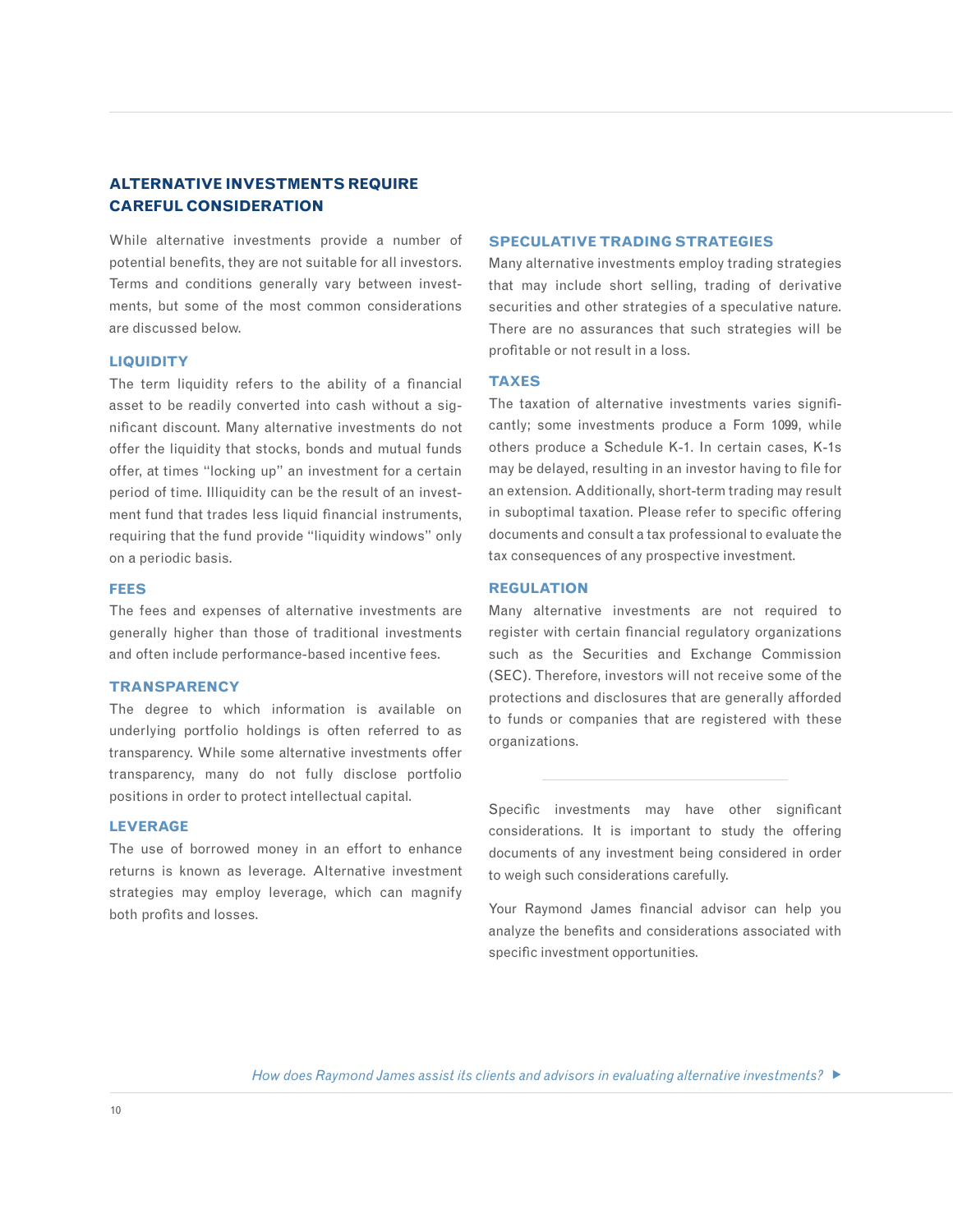#### **THE RAYMOND JAMES ALTERNATIVE INVESTMENTS GROUP**

The Raymond James Alternative Investments Group is a team of professionals dedicated to identifying and researching nontraditional investment opportunities. The steps undertaken in the research and due diligence process, as outlined below, ultimately result in a menu of alternative investments available for Raymond James and its clients. The Alternative Investments Group regularly consults with financial advisors and clients to assist in determining which specific investments, or combinations of investments, may be most appropriate for a client's needs.

**Development of Investment Ideas** – The initial step in the research process is a strategic review of various markets, investment strategies and investment themes that offer potentially attractive investment opportunities. The strategic review is then combined with a search of various investment managers and investment products that attempt to capitalize on the identified themes.

**Comprehensive Research** – Comprehensive research is performed on investment managers and products to scrutinize the multitude of considerations specific to alternative investments. This comprehensive research process is typically several months in length and results in only a small number of opportunities that merit further consideration.

**Investment Committee** – The Investment Committee reviews all new alternative investment products offered by the firm and is led by Raymond James senior management.

**Ongoing Research and Monitoring** – After alternative investment products are added to the Raymond James platform, research is conducted on an ongoing basis to monitor new developments and provide relevant updates.



#### DEVELOPMENT OF INVESTMENT IDEAS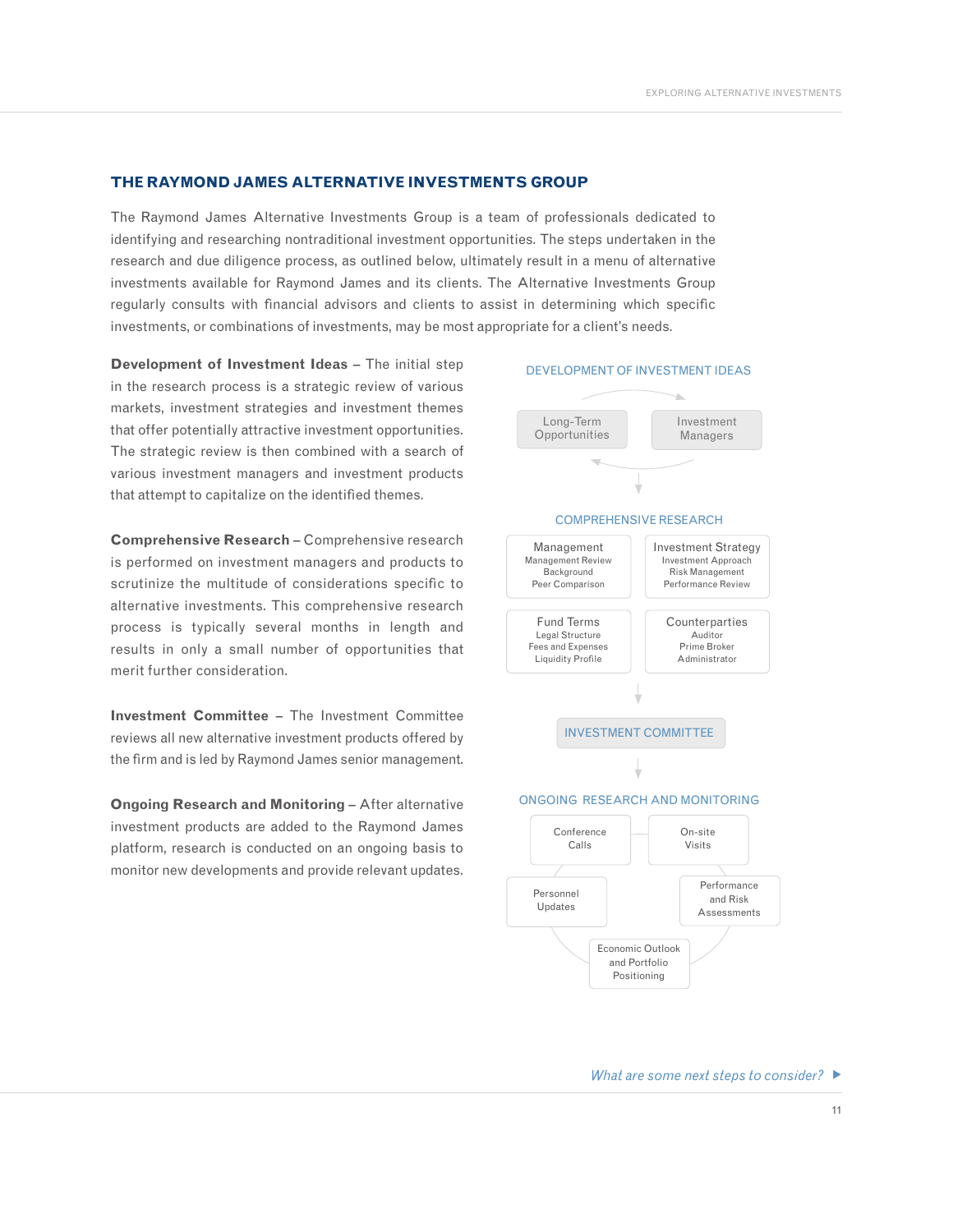## **THE NEXT STEP: EVALUATING INVESTMENT OPPORTUNITIES**

Diversification has long been a cornerstone of creating attractive, long-term investment results – largely due to its potential to help manage the risk inherent in most asset classes. Recognizing the challenge of recouping large portfolio losses, institutional and individual investors alike continue to evaluate and embrace alternative sources of return and diversification to complement their existing portfolios.

#### SOURCES OF RETURN AND DIVERSIFICATION



## HOW DOES AN INVESTOR BEGIN TO CONSIDER ALTERNATIVE INVESTMENTS?

Consider opportunities that exist to **broaden sources of return and diversification.**

**Study the objectives for any investment being considered.** Some investments seek higher returns with a commensurately higher level of risk. Others may simply seek diversification with a more moderate risk and return profile.

**Carefully review the considerations** of each potential investment including factors such as liquidity, fees, transparency and leverage.

Your financial advisor, with the support of the Raymond James Alternative Investments Group, is well-equipped to answer any questions regarding alternative investments and can inform you of specific opportunities suitable to your needs.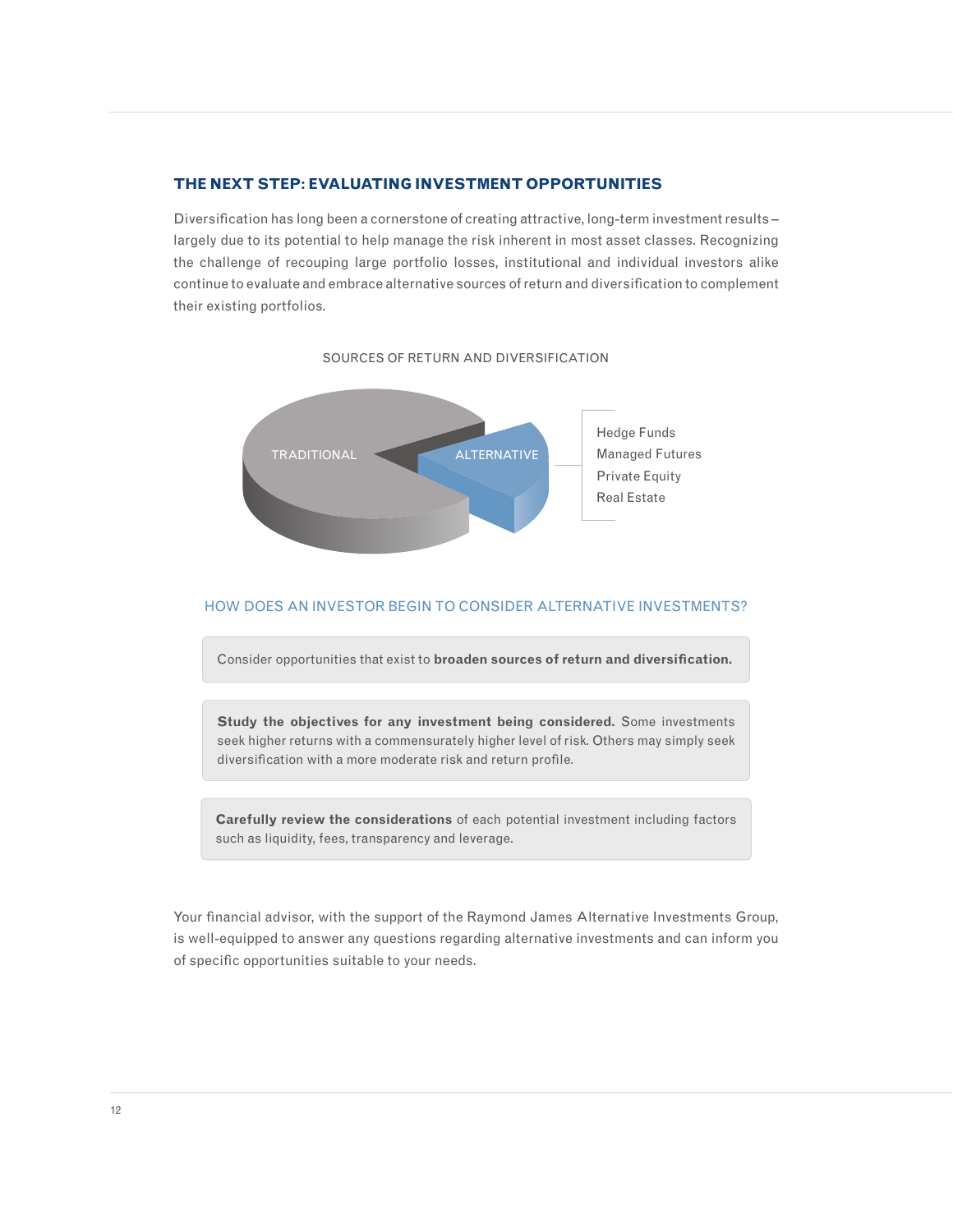#### **KEY TERMS**

**Barclays U.S. Aggregate Bond Index –** A broad-based benchmark that measures the investment grade, U.S. dollar-denominated, fixed-rate taxable bond market, including Treasuries, government-related and corporate securities, MBS (agency fixed-rate and hybrid ARM passthroughs), ABS, and CMBS. Securities must be rated investment-grade or higher using the middle rating of Moody's, S&P and Fitch. When a rating from only two agencies is available, the lower is used. Information on this index is available at INDEX-US@BARCLAYS.COM.

**Barclay CTA Index –** The Barclay CTA Index is a leading industry benchmark of representative performance of commodity trading advisors. The index is unweighted and rebalanced at the beginning of each year. To qualify for inclusion in the index, an advisor must have four years of prior performance history. Additional programs introduced by qualified advisors are not added to the index until after their second year. These restrictions, which offset the high turnover rates of trading advisors as well as their artificially high short-term performance records, ensure the accuracy and reliability of the Barclay CTA Index. Information on this index is available at BARCLAYHEDGE.COM.

**Bloomberg Commodity Index Total Return –** Formerly known as the Dow Jones-UBS Commodity Index Total Return, the index is composed of futures contracts of up to 24 physical commodities. The index aims to be a broadly diversified, highly liquid representation of commodities as an asset class. Information on this index is available at BLOOMBERGINDEXES.COM.

**Dow Jones Industrial Average Index –** The Dow Jones Industrial Average is a composite of 30 stocks designed to represent large and well known U.S. companies and covers all industries with the exception of Transportation and Utilities. The index is price-weighted. Information on this index is available at DJINDEXES.COM.

**FTSE NAREIT U.S. Real Estate (All REIT) Index –** This index was designed to present a comprehensive index that spans the commercial real estate space across the U.S. economy, offering exposure to all investment and property sectors. It includes all tax-qualified real estate investment trusts with more than 50% of total assets in qualifying real estate assets other than mortgages secured by real property that also meet minimum size and liquidity criteria. Information on the index is available at FTSE.COM.

**Hedge Fund Research, Inc. (HFR) –** HFR is a research firm specializing in the aggregation, dissemination and analysis of alternative investment information. The company produces a widely used commercial database of hedge fund performance, research products and monthly performance indices. For additional information, visit HEDGEFUNDRESEARCH.COM.

**Hedge Fund Index Limitations –** While hedge fund indices are frequently used, they have limitations (some of which are typical of other widely used indices). These limitations include survivorship bias (the returns of the indices may not be representative of all hedge funds in the universe because of the tendency of lower-performing funds to leave the index); heterogeneity (not all hedge funds are alike or comparable to another, and the index may not accurately reflect the performance of a described style); and limited data (many hedge funds do not report to indices, and the index may omit funds, the inclusion of which might significantly affect the performance shown).

**HFRI Equity Hedge (Total) Index –** Funds included in the HFRI Equity Hedge Index include investment managers who maintain positions both long and short in primarily equity and equity derivative securities. A wide variety of investment processes can be employed to arrive at an investment decision, including both quantitative and fundamental techniques; strategies can be widely diversified or narrowly focused on specific sectors and can range widely in terms of levels of net exposure, leverage employed, holding period, concentrations of market capitalizations and valuation ranges of typical portfolios. Equity hedge managers would typically maintain at least 50%, and may in some cases be substantially or entirely invested in equities, both long and short. Information on this index is available at HEDGEFUNDRESEARCH.COM.

**HFRI Event Driven (Total) Index –** Funds included in this index include investment managers who maintain positions in companies currently or prospectively involved in corporate transactions of a wide variety including, but not limited to, mergers, restructurings, financial distress, tender offers, shareholder buybacks, debt exchanges, security issuance or other capital structure adjustments. Information on this index is available at HEDGEFUNDRESEARCH.COM.

**HFRI Fund of Funds Composite Index –** Funds included in the HFRI Fund of Funds Composite Index invest with multiple managers through funds or managed accounts. The strategy designs a diversified portfolio of managers with the objective of significantly lowering the risk (volatility) of investing with an individual manager. The fund of funds manager has discretion in choosing which investment strategies to use for the portfolio. A manager may allocate funds to numerous managers within a single strategy or with numerous managers in multiple strategies. The minimum investment in a fund of funds may be lower than an investment in an individual hedge fund or managed account. The investor has the advantage of diversification among managers and styles with significantly less capital than investing with separate managers. Information on this index is available at HEDGEFUNDRESEARCH.COM.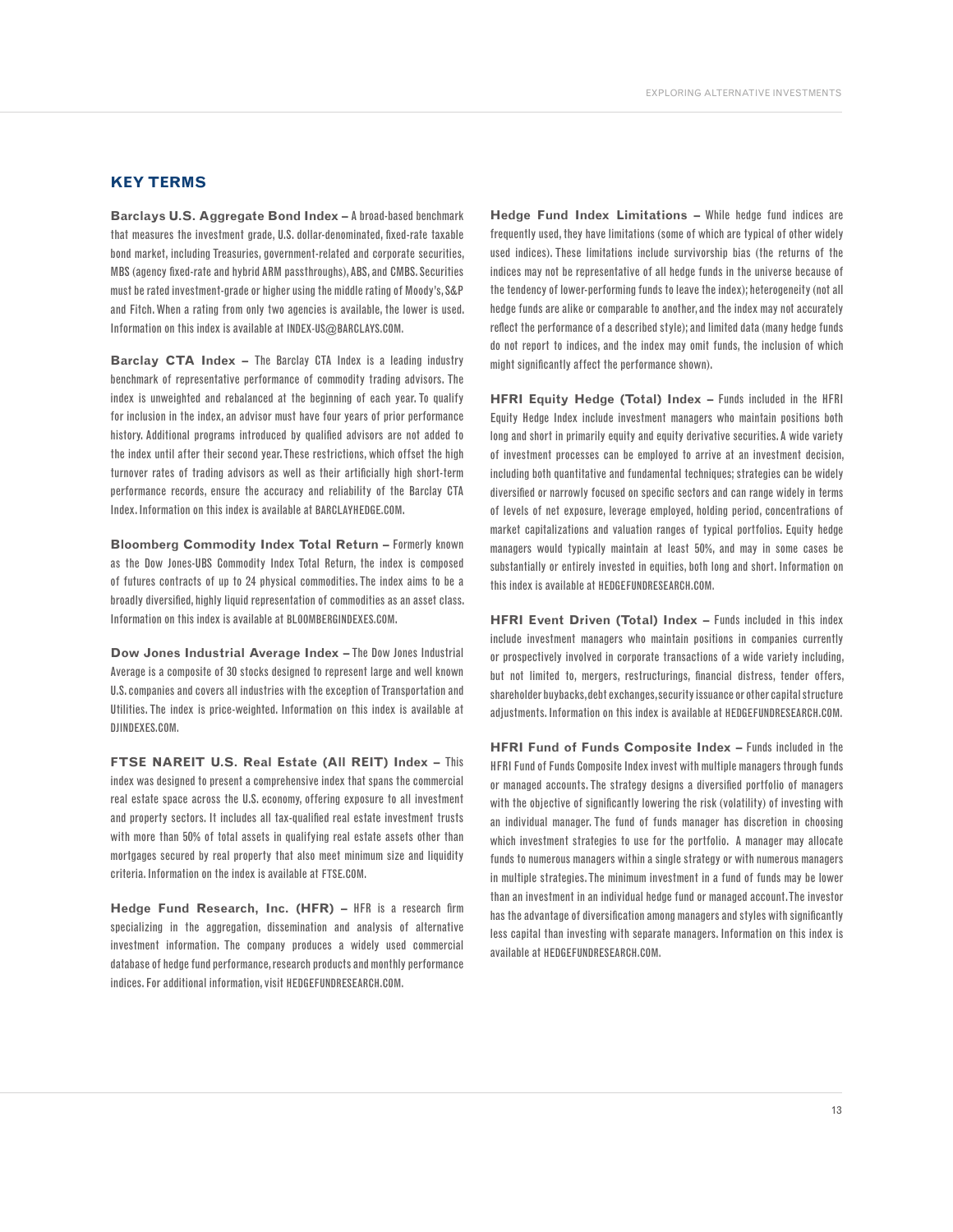**MSCI EAFE (Europe, Australasia, Far East) Net Index –** This is a free float-adjusted market capitalization index that is designed to measure the equity market performance of developed markets, excluding the United States and Canada. Information is available at MSCI.COM.

**NCREIF Property Index –** The index is a quarterly time series composite total rate of return measure of investment performance of a very large pool of individual commercial real estate properties acquired in the private market for investment purposes only. Information on this index is available at NCREIF.COM.

**The Russell 2000 (DRI) Index –** The Russell 2000 is an index that measures the performance of the small-cap segment of the U.S. equity universe. The Russell 2000 Index is a subset of the Russell 3000 Index. It includes approximately 2,000 of the smallest securities based on a combination of their market capitalizations and current index memberships. Information on this index is available at RUSSELL.COM.

**S&P 500 Total Return Index –** The index consists of 500 stocks chosen from market size, liquidity and industry group representation, among other factors. The S&P 500 is designed to be a leading indicator of U.S. equities, and it is meant to reflect the risk/return characteristics of the large-cap universe. It is a market capitalization-weighted index including reinvestment of dividends that is generally considered representative of the U.S. stock market. Information on the index is available at STANDARDANDPOORS.COM.

**Market Neutral –** Market neutral hedge fund strategies attempt to isolate manager skill (alpha) from market fluctuations (beta). Market neutrality is generally achieved by employing both long and short strategies proportionally until the portfolio has no market correlation. Portfolio returns result from the differential performance of the long and short stock selections.

**Mergers and Acquisitions Arbitrage –** Mergers and acquisitions are two ways that separate companies can join together to become a single, larger company. Upon the announcement of a stock-based acquisition, the stock price of the company being acquired typically trades below the stated pershare acquisition price and the stock of the acquiring company declines. Such a scenario provides an opportunity to profit from the "spread" between announced and trading prices without being subject to broader market influences.

**Distressed Debt –** Managers invest in corporate bonds, privately held loans and other securities or obligations of companies that are highly leveraged, are in financial difficulty, have filed for bankruptcy or appear likely to do so in the near future. Managers purchase the debt at a discount to face value in anticipation of recovery or liquidation of assets.

**Convertible Bond Arbitrage –** A convertible bond is a bond that provides the holder with the option to exchange the bond for a company's equity at a predetermined price. Convertible bond arbitrage strategies generally involve the purchase of convertible bonds and the simultaneous short sale of the issuing companies' stock in order to capture pricing inefficiencies between the convertible bond and the issuer's common stock.

**Mezzanine Financing –** Mezzanine debt represents a claim on a company's assets that is senior to the common equity but junior to its debt. Mezzanine instruments typically have characteristics of both debt and equity.

**Global Macro –** Hedge funds employing a global macro approach take positions in financial derivatives and other securities on the basis of movements in global financial markets. The strategies are typically based on forecasts and analyses of interest rate trends, movements in the general flow of funds, political changes, government policies, inter-government relations, and other broad systemic factors.

**REITs –** A real estate investment trust (REIT) is a pool of investor capital formed to purchase real estate or real estate securities. REITs are tax-advantaged instruments in that they avoid the dual layer of taxation associated with most corporations. REITs can be listed and traded on a national exchange (publicly traded REITs) or can be unlisted (nontraded REITs) while retaining the same tax benefits.

**High-Yield Debt –** A high-yield bond is one that is rated below investment grade at the time of purchase. Therefore, high-yield bonds typically have a higher risk of default, but generally pay higher yields in order to compensate for the additional risk.

**Real Estate Private Equity –** Private equity can be broadly defined as privately negotiated transactions in publicly traded or private companies. Real estate private equity funds invest in a wide array of real estate and related securities, including physical buildings, real estate debt and mezzanine securities, across a broad array of the risk/return spectrum.